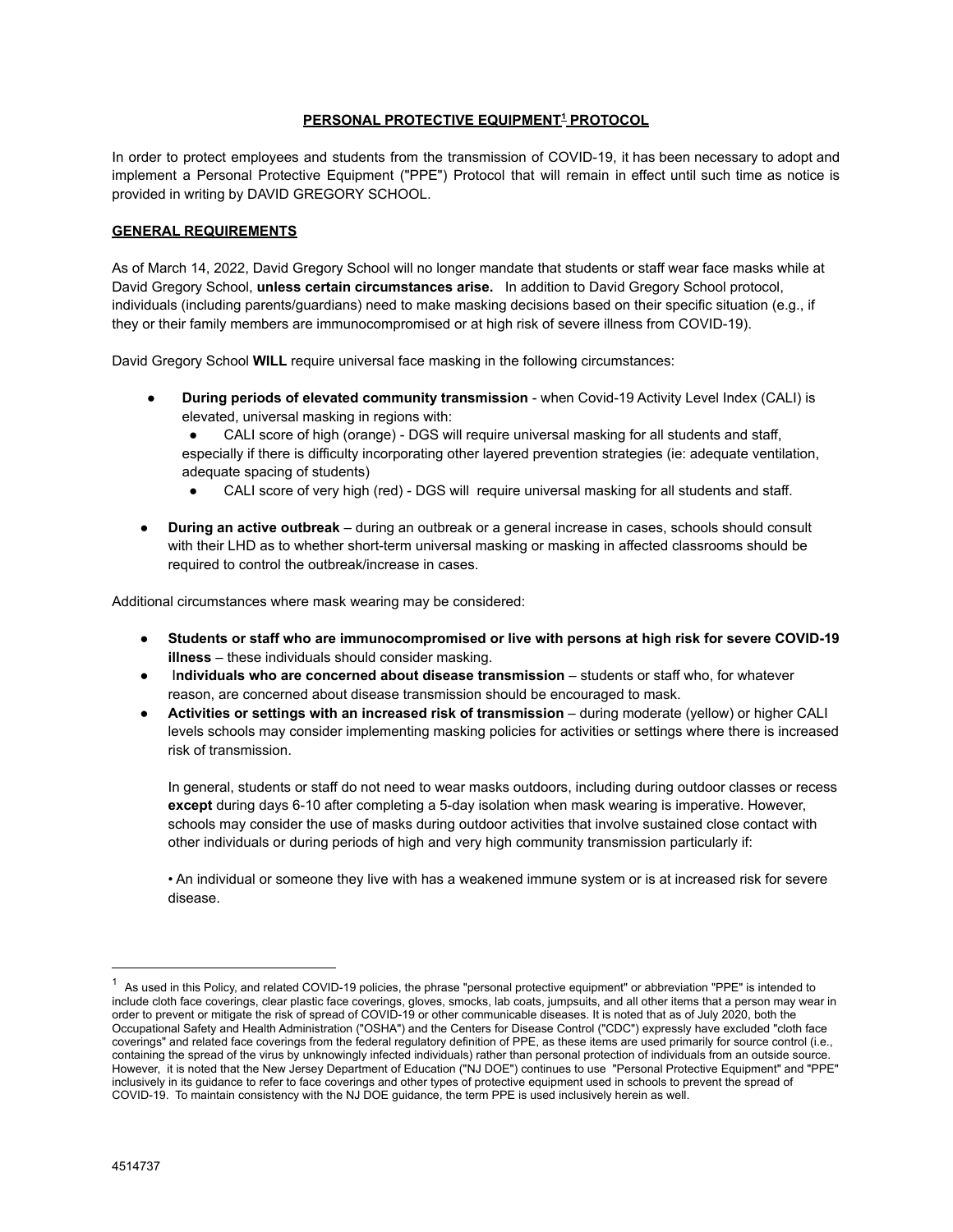• An individual is not up to date on COVID-19 vaccines or lives with someone who is not up to date on COVID-19 vaccines.

### **FURNISHING OF PPE TO EMPLOYEES**

Appropriate PPE will be made available to all employees. However, employees who wish to furnish their own PPE may request to do so. Management will determine whether the requested PPE is appropriate, taking into consideration applicable regulations and agency recommendations, as well as the nature of the employee's position. Employees will be responsible for regularly cleaning and disinfecting any reusable PPE that is furnished to them, or that they request to use. Employees also will be responsible for proper disposal of PPE that is not slated for reuse.

# **FURNISHING OF FACE COVERINGS TO STUDENTS**

Families will be encouraged to furnish cloth (or other approved) face coverings to their student(s). However, appropriate disposable face coverings will be available to students who are unable, or forget, to bring their own face coverings.

### **STUDENT USE OF FACE COVERINGS**

Students are prohibited from swapping or sharing face coverings.

Reusable face coverings must be washed after each use or if they become soiled.

Students or anyone assisting them must wash or sanitize hands immediately before and after putting on face coverings.

# **CLEANING FACE COVERINGS**

Employees and students or where age-appropriate, their parents or caregivers, must ensure that the face coverings they use are washed in accordance with CDC quidance<sup>2</sup> after each use or any time they become soiled.

### **ACCOMMODATIONS FOR EMPLOYEES**

Employees who are unable to wear cloth (or other approved) face coverings, or other required protective equipment, for medical or disability reasons must contact the PRINCIPAL OR SCHOOL. NURSE to evaluate whether reasonable accommodations can be made available to the employee.

### **ACCOMMODATIONS FOR STUDENTS**

Students who are unable to wear cloth (or other approved) face coverings for medical or disability reasons, or who, for reasons related to a disability, are unable to receive instruction or other services effectively from an instructor or service provider who is wearing a face covering, should contact the PRINCIPAL OR SCHOOL NURSE (directly, or through a parent or caregiver), as soon as possible to explore appropriate accommodations.

### **ENFORCEMENT**

Any employee or student who willfully refuses to comply with this policy, or who is found to be repeatedly negligent in his or her obligation to comply with this policy, may be subject to discipline.

 $2$  CDC guidance for washing face coverings is available here:

https://www.cdc.gov/coronavirus/2019-ncov/prevent-getting-sick/how-to-wash-cloth-face-coverings.html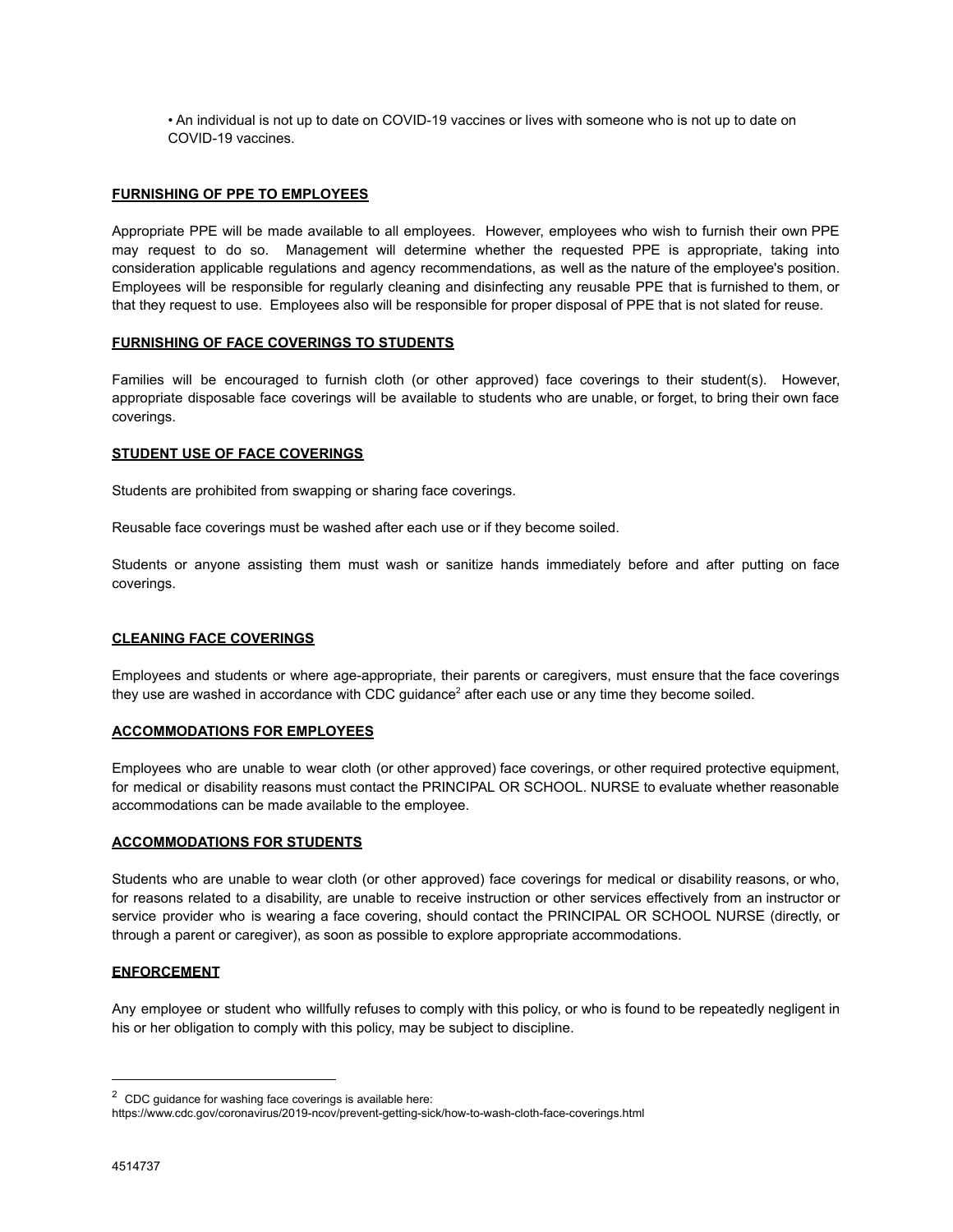# **REPORTING AND ANTI-RETALIATION**

DAVID GREGORY SCHOOL prohibits any form of discipline, reprisal, intimidation, or retaliation for reporting a violation of this policy or any other health and safety concern.

### **LAST UPDATED: May 23, 2022**

#### **PROTOCOLO DE EQUIPO DE PROTECCIÓN PERSONAL**

Para proteger a los empleados y estudiantes de la transmisión de COVID-19, ha sido necesario adoptar e implementar un Protocolo de Equipo de Protección Personal ("PPE") que permanecerá vigente hasta el momento en que DAVID GREGORY proporcione un aviso por escrito. COLEGIO.

#### REQUERIMIENTOS GENERALES

A partir del 14 de marzo de 2022, la Escuela David Gregory ya no exigirá que los estudiantes o el personal usen máscaras faciales mientras estén en la Escuela David Gregory, a menos que surjan ciertas circunstancias. Además del protocolo de la Escuela David Gregory, las personas (incluidos los padres/tutores) deben tomar decisiones sobre el uso de máscaras en función de su situación específica (p. ej., si ellos o los miembros de su familia están inmunocomprometidos o tienen un alto riesgo de enfermarse gravemente por COVID-19).

La Escuela David Gregory REQUERIRÁ cubrebocas universal en las siguientes circunstancias:

Durante los períodos de transmisión comunitaria elevada, cuando el índice de nivel de actividad de Covid-19 (CALI) es elevado, el enmascaramiento universal en regiones con:

Puntaje CALI de alto (naranja): DGS requerirá el uso universal de máscaras para todos los estudiantes y el personal, especialmente si hay dificultades para incorporar otras estrategias de prevención en capas (es decir, ventilación adecuada, espacio adecuado entre los estudiantes)

Puntaje de CALI de muy alto (rojo) - DGS requerirá máscaras universales para todos los estudiantes y el personal.

Durante un brote activo: durante un brote o un aumento general de casos, las escuelas deben consultar con su LHD si se debe requerir el uso de mascarillas universales a corto plazo o el uso de máscaras en las aulas afectadas para controlar el brote/aumento de casos.

Circunstancias adicionales en las que se puede considerar el uso de máscaras:

Estudiantes o miembros del personal inmunocomprometidos o que viven con personas con alto riesgo de contraer una enfermedad grave por COVID-19: estas personas deben considerar el uso de cubrebocas.

Se debe alentar a las personas que están preocupadas por la transmisión de enfermedades: los estudiantes o el personal que, por cualquier motivo, estén preocupados por la transmisión de enfermedades a usar máscaras.

Actividades o entornos con un mayor riesgo de transmisión: durante los niveles CALI moderados (amarillos) o más altos, las escuelas pueden considerar implementar políticas de enmascaramiento para actividades o entornos donde existe un mayor riesgo de transmisión.

En general, los estudiantes o el personal no necesitan usar máscaras al aire libre, incluso durante las clases al aire libre o el recreo, excepto durante los días 6 a 10 después de completar un aislamiento de 5 días cuando el uso de máscaras es imperativo. Sin embargo, las escuelas pueden considerar el uso de máscaras durante actividades al aire libre que impliquen un contacto cercano sostenido con otras personas o durante períodos de transmisión comunitaria alta y muy alta, especialmente si:

• Una persona o alguien con quien vive tiene un sistema inmunitario debilitado o tiene un mayor riesgo de sufrir una enfermedad grave.

• Una persona no está al día con las vacunas contra el COVID-19 o vive con alguien que no está al día con las vacunas contra el COVID-19.

SUMINISTRO DE EPI A LOS EMPLEADOS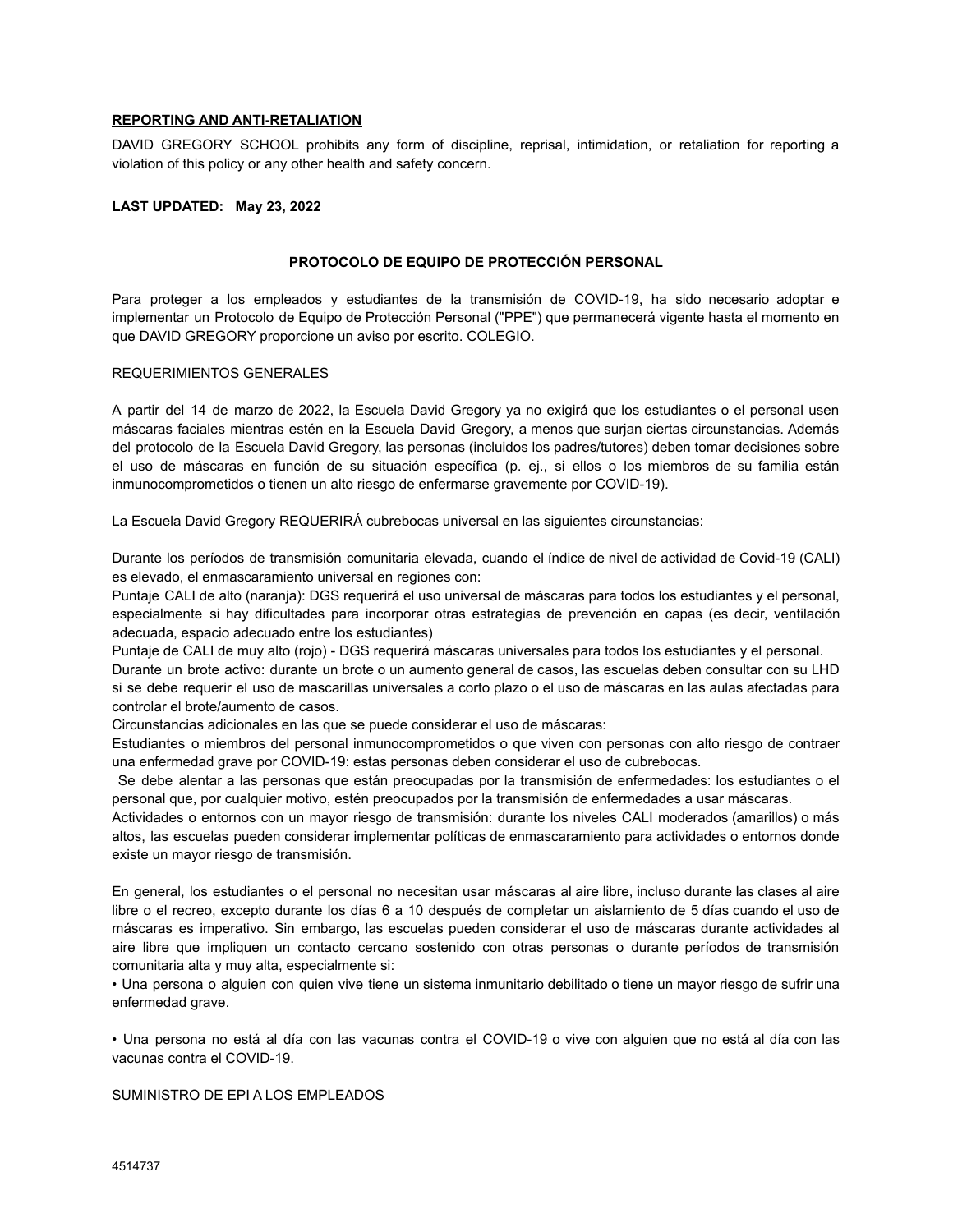Se pondrá a disposición de todos los empleados el EPP apropiado. Sin embargo, los empleados que deseen proporcionar su propio EPP pueden solicitarlo. La gerencia determinará si el PPE solicitado es apropiado, teniendo en cuenta las reglamentaciones aplicables y las recomendaciones de la agencia, así como la naturaleza del puesto del empleado. Los empleados serán responsables de limpiar y desinfectar regularmente cualquier PPE reutilizable que se les proporcione o que soliciten usar. Los empleados también serán responsables de la eliminación adecuada del PPE que no esté programado para su reutilización.

### SUMINISTRO DE CUBIERTAS FACIAL A LOS ESTUDIANTES

Se alentará a las familias a proporcionar cubiertas faciales de tela (u otras aprobadas) a sus estudiantes. Sin embargo, los cubrebocas desechables apropiados estarán disponibles para los estudiantes que no puedan u olviden traer sus propios cubrebocas.

### USO DE COBERTURAS FACIAL POR ESTUDIANTES

Los estudiantes tienen prohibido intercambiar o compartir cubiertas faciales.

Las cubiertas faciales reutilizables deben lavarse después de cada uso o si se ensucian.

Los estudiantes o cualquier persona que los ayude debe lavarse o desinfectarse las manos inmediatamente antes y después de cubrirse la cara.

### LIMPIEZA DE LAS COBERTURAS FACIALES

Los empleados y estudiantes o, cuando sea apropiado para la edad, sus padres o cuidadores, deben asegurarse de que las cubiertas faciales que usen se laven de acuerdo con las pautas de los CDC después de cada uso o cada vez que se ensucien.

### ALOJAMIENTO PARA EMPLEADOS

Los empleados que no puedan usar cubiertas faciales de tela (u otras aprobadas) u otro equipo de protección requerido, por razones médicas o de discapacidad, deben comunicarse con el DIRECTOR O LA ESCUELA. ENFERMERA para evaluar si las adaptaciones razonables pueden estar disponibles para el empleado.

### ALOJAMIENTO PARA ESTUDIANTES

Los estudiantes que no pueden usar cubiertas faciales de tela (u otras aprobadas) por razones médicas o de discapacidad, o que, por razones relacionadas con una discapacidad, no pueden recibir instrucción u otros servicios de manera efectiva de un instructor o proveedor de servicios que está usando una cubierta facial. cubierta, debe comunicarse con el DIRECTOR O LA ENFERMERA ESCOLAR (directamente, o a través de un padre o cuidador), tan pronto como sea posible para explorar las adaptaciones apropiadas.

### APLICACIÓN

Cualquier empleado o estudiante que deliberadamente se niegue a cumplir con esta política, o que sea negligente repetidamente en su obligación de cumplir con esta política, puede estar sujeto a medidas disciplinarias.

#### DENUNCIAS Y ANTI-REPRESALIAS

LA ESCUELA DAVID GREGORY prohíbe cualquier forma de disciplina, represalia, intimidación o represalia por informar una violación de esta política o cualquier otro problema de salud y seguridad.